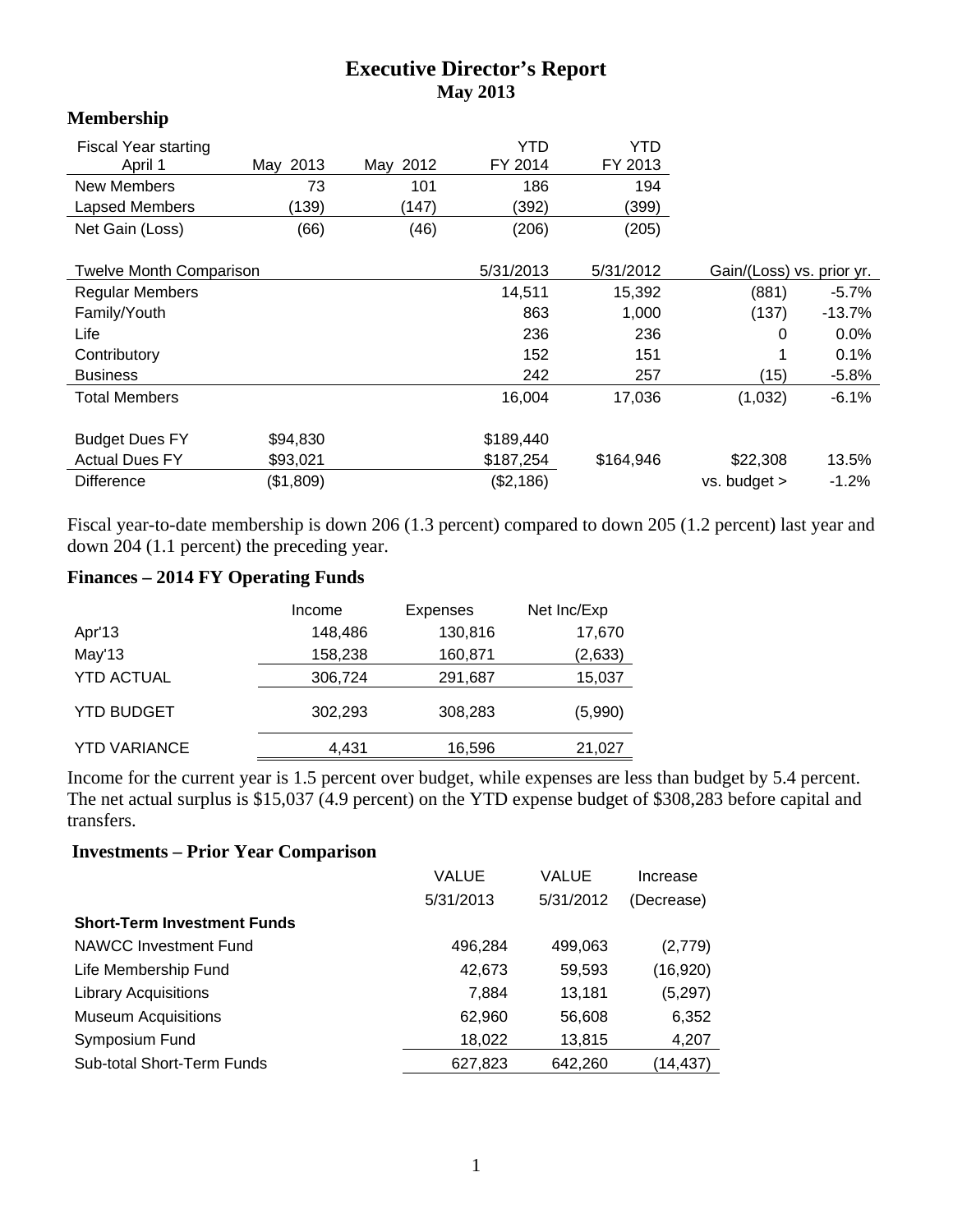| <b>Long-Term Investment Funds</b>   |           |           |         |
|-------------------------------------|-----------|-----------|---------|
| Heritage Fund                       | 153,315   | 64.508    | 88,807  |
| Museum Endowment Fund               | 380,101   | 329,597   | 50,504  |
| Museum & Library Institutional Fund | 777.928   | 682.412   | 95,516  |
| Library & Research Center Endowment | 110,974   | 95,384    | 15,590  |
| <b>School Endowment</b>             | 197,402   | 173,293   | 24,109  |
| <b>NAWCC Endowment</b>              | 2.703     | 0         | 2.703   |
| Midwest Scholarship Fund            | 40,538    | 34.071    | 6,467   |
| <b>Pritchard Fund</b>               | 50,393    | 42,354    | 8,039   |
| Sub-total Long-Term Funds           | 1,713,354 | 1,421,619 | 291,735 |
|                                     |           |           |         |
| <b>Total Investment Funds</b>       | 2.341.177 | 2.063.879 | 277.298 |

Note – Investment funds are consolidated to minimize expenses and maximize returns. Individual named account balances are calculated. The current values on investments reflect paper gains and losses due to market fluctuations.

At the end of each quarter, a full report of all departments will be prepared. The interim reports provide statistics related to membership, finances and investments.

J. Steven Humphrey, Exec. Dir. 6/12/13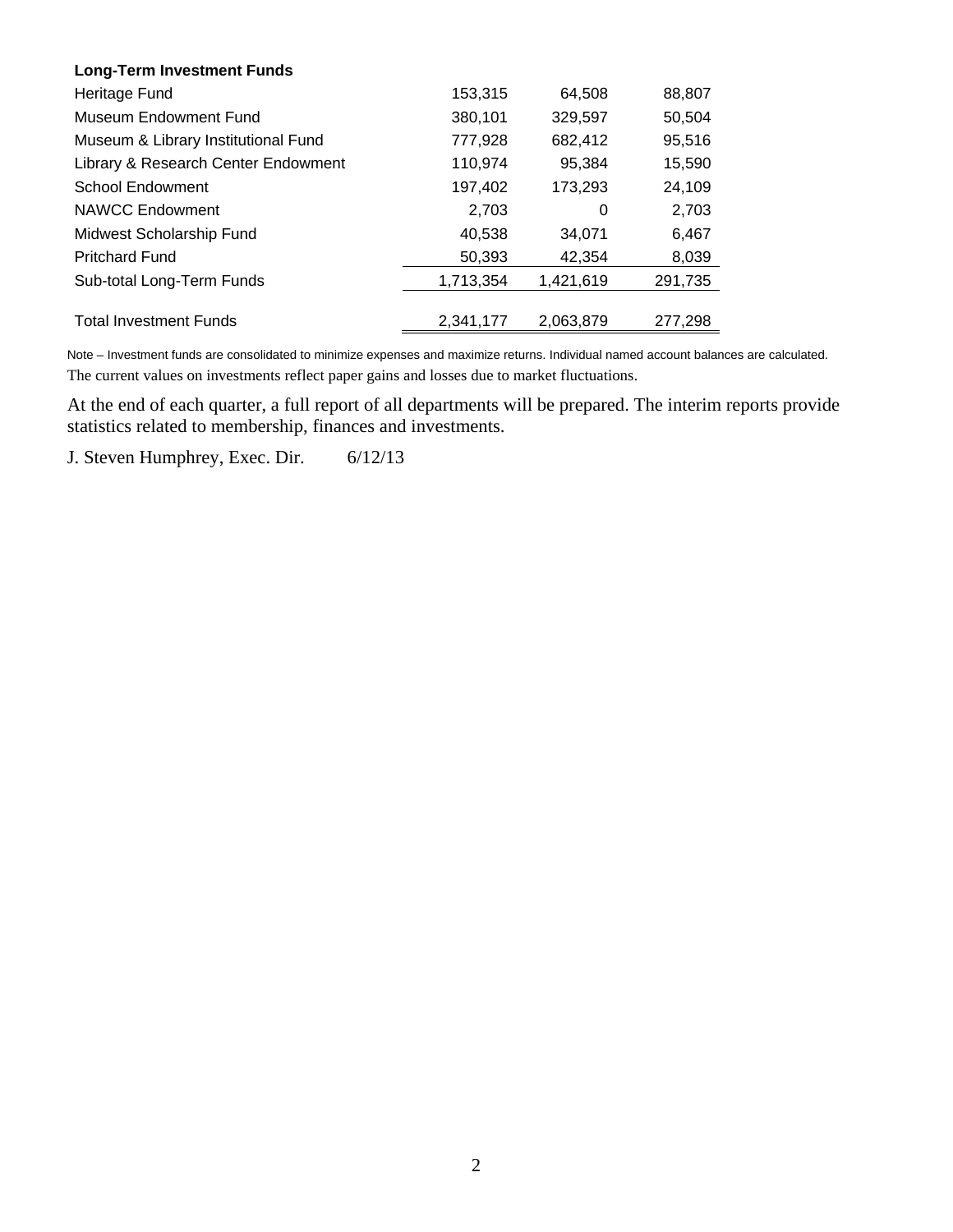### Controller's Report for May 2013 Period 2 FY 2014

NAWCC Net Liquidity Reserve Chart



NAWCC Investments Summary

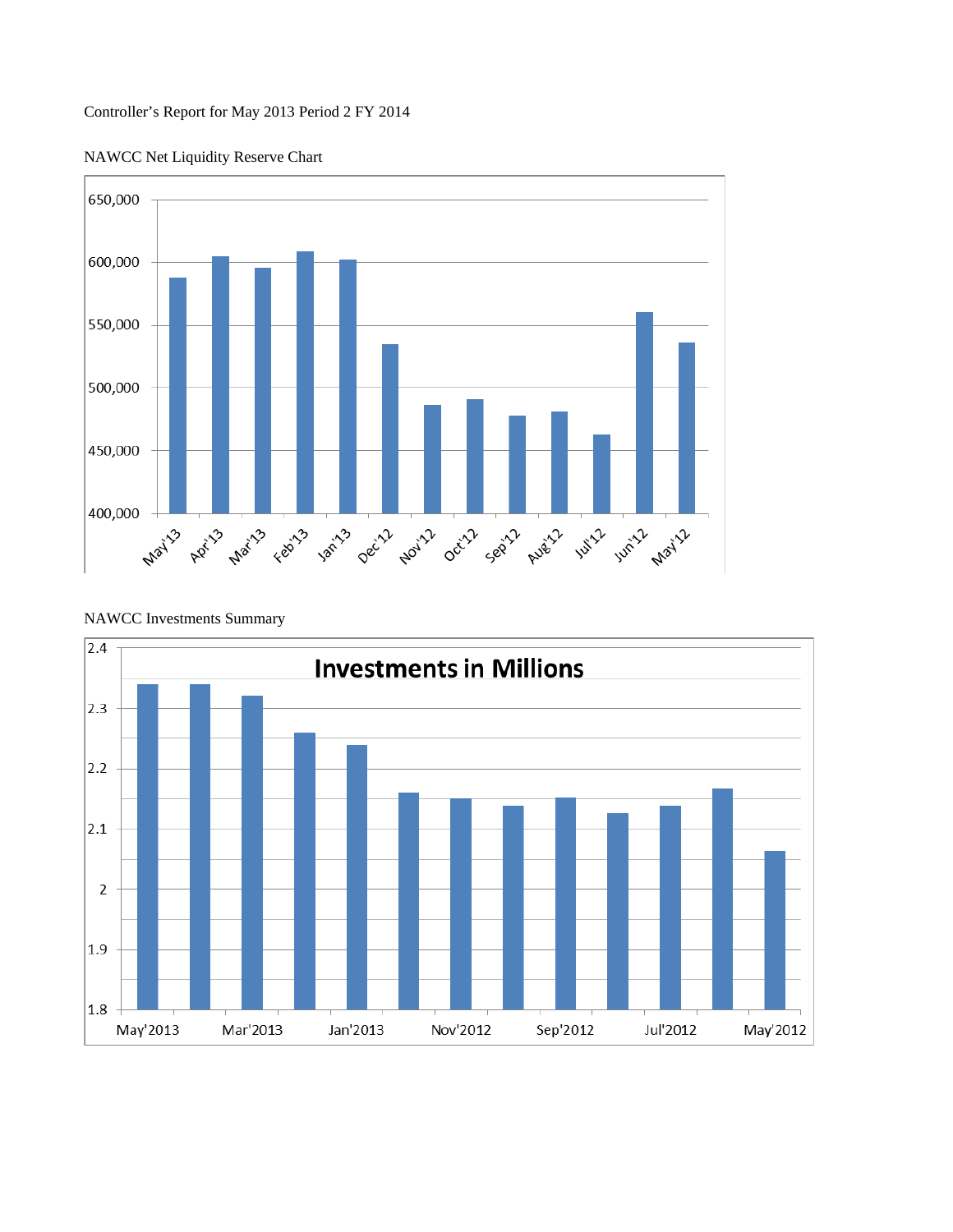### Financial Summary

|                                  | May'13  | May'13        | May'13   | YTD    | YTD           | YTD      |
|----------------------------------|---------|---------------|----------|--------|---------------|----------|
|                                  | Actual  | <b>Budget</b> | Variance | Actual | <b>Budget</b> | Variance |
| <b>Operating Revenue</b>         | 158,238 | 153,828       | 4,410    | 306724 | 302,293       | 4,431    |
| <b>Operating Expenses</b>        | 160,871 | 169,164       | 8,293    | 291687 | 308,283       | 16,596   |
| Net Revenue/Expenses             | (2,633) | (15, 336)     | 12,703   | 15,037 | (5,990)       | 21,027   |
|                                  |         |               |          |        |               |          |
| <b>Capital Expenditures</b>      |         |               |          |        |               |          |
| Museum /Library Investment       |         |               |          |        |               |          |
| Fund                             | 0       | 0             | 0        | 0      | 0             | 0        |
| Heritage Fund                    |         | 0             | 0        | 0      | 0             | 0        |
| <b>Less Capital Expenditures</b> | O       | 0             | 0        | 0      | 0             | 0        |
| <b>Net Capital Expenditures</b>  |         | 0             | 0        |        |               | 0        |

Our Net Liquidity cash position remains strong; therefore, we did not transfer investment funds into operating cash for May.

Charles J. Auman

Controller

June 10, 2013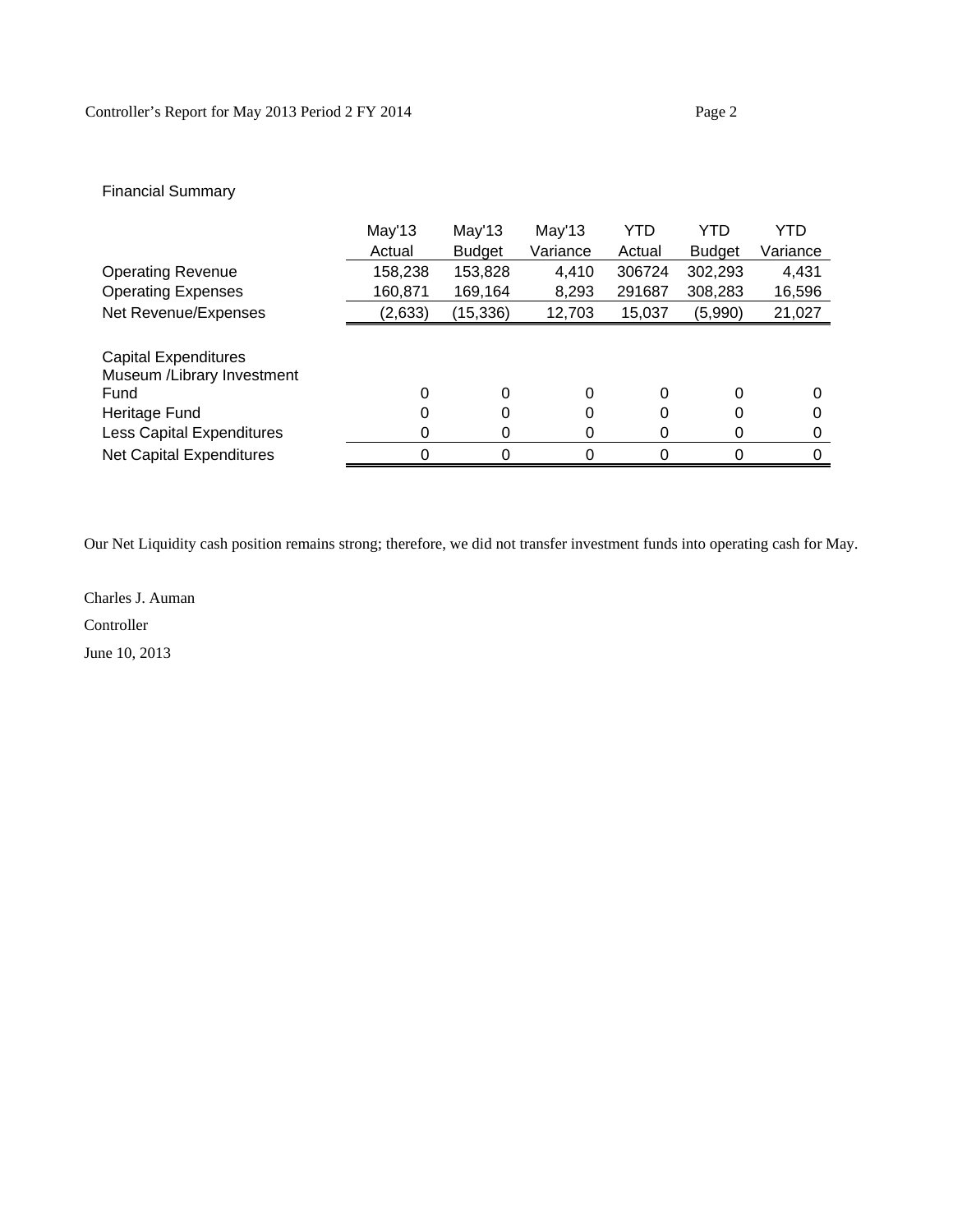01 - Operations (In Whole Numbers)

#### National Association of Watch Clock Collectors, Inc. From 5/1/2013 Through 5/31/2013

|                                                   |                | <b>Current Month Current Month</b> |                  | Last Year Current |                   |                   | <b>YTD Budget</b> | Last Year |
|---------------------------------------------------|----------------|------------------------------------|------------------|-------------------|-------------------|-------------------|-------------------|-----------|
|                                                   | Actual         | <b>Budget</b>                      | Variance         | Month Actual      | <b>YTD Actual</b> | <b>YTD Budget</b> | Variance          | Actual    |
| <b>REVENUE</b>                                    |                |                                    |                  |                   |                   |                   |                   |           |
| <b>ADMINISTRATION</b>                             | 1,789          | 1,805                              | (16)             | 1,685             | 4,180             | 3,610             | 570               | 5,951     |
| <b>MEMBERS SERVICES</b>                           | 95,418         | 97,240                             | (1,822)          | 85,446            | 191,725           | 194,010           | (2, 285)          | 169,324   |
| <b>COMMUNICATIONS</b>                             | 3,550          | 990                                | 2,560            | 2,326             | 3,734             | 1,130             | 2,604             | 2,391     |
| <b>DEVELOPMENT</b>                                | 1,549          | 2,200                              | (651)            | 2,594             | 4,923             | 5,500             | (577)             | 5,381     |
| PUBLISHING SERVICES                               | 20,629         | 21,050                             | (421)            | 24,342            | 21,113            | 21,540            | (427)             | 25,527    |
| <b>INFORMATION SERVICES</b>                       | 1,838          | 1,475                              | 363              | 315               | 4,020             | 2,740             | 1,280             | 860       |
| <b>FACILITIES</b>                                 | 0              | 0                                  | $\mathbf 0$      | 150               | $\mathbf 0$       | 0                 | 0                 | 150       |
| <b>MUSEUM</b>                                     | 13,051         | 8,275                              | 4,776            | 7,067             | 22,415            | 18,630            | 3,785             | 13,161    |
| <b>EDUCATION</b>                                  | 11,328         | 11,570                             | (242)            | 10,881            | 37,352            | 37,665            | (313)             | 23,781    |
| LIBRARY SERVICES                                  | 2,100          | 2,100                              | 0                | 1,874             | 4,743             | 4,680             | 63                | 3,879     |
| <b>MUSEUM STORE</b>                               | 2,897          | 3,635                              | (738)            | 4,548             | 4,897             | 5,812             | (915)             | 7,085     |
| <b>SCHOOL</b>                                     | 588            | 588                                | 0                | 17,657            | 1,172             | 1,176             | (4)               | 46,306    |
| BOARD/COMMITTEES                                  | 0              | $\mathbf 0$                        | $\mathbf 0$      | 200               | $\mathbf 0$       | 0                 | 0                 | 200       |
| FIELD SC WORKSHOPS                                | 3,000          | 2,400                              | 600              | 2,100             | 5,450             | 4,800             | 650               | 9,300     |
| REAL ESTATE HOLDING                               | 500            | 500                                | $\mathbf 0$      | 950               | 1,000             | 1,000             | $\mathbf 0$       | 2,250     |
| <b>Total REVENUE</b>                              | 158,238        | 153,828                            | 4,410            | 162,135           | 306,724           | 302,293           | 4,431             | 315,546   |
| <b>EXPENSES</b>                                   |                |                                    |                  |                   |                   |                   |                   |           |
| ADMINISTRATION                                    | 21,796         | 23,275                             | 1,479            | 22,777            | 43,359            | 45,510            | 2,151             | 44,540    |
| <b>MEMBERS SERVICES</b>                           | 15,232         | 15,985                             | 753              | 15,264            | 29,475            | 30,570            | 1,095             | 29,456    |
| <b>COMMUNICATIONS</b>                             | 5,585          | 5,650                              | 65               | 5,460             | 10,293            | 10,880            | 587               | 10,526    |
| <b>DEVELOPMENT</b>                                | 2,956          | 3,316                              | 360              | 3,061             | 5,409             | 5,822             | 413               | 5,488     |
| PUBLISHING SERVICES                               | 47,690         | 51,270                             | 3,580            | 49,771            | 62,461            | 66,470            | 4,009             | 64,122    |
| <b>INFORMATION SERVICES</b>                       | 11,243         | 12,010                             | 767              | 13,070            | 22,367            | 23,440            | 1,073             | 22,463    |
| <b>FACILITIES</b>                                 | 16,415         | 16,800                             | 385              | 17,308            | 28,969            | 33,970            | 5,001             | 33,488    |
| <b>MUSEUM</b>                                     | 14,854         | 15,170                             | 316              | 13,445            | 28,614            | 29,370            | 756               | 27,611    |
| <b>EDUCATION</b>                                  | 9,504          | 10,155                             | 651              | 9,115             | 28,710            | 30,320            | 1,610             | 17,541    |
| <b>LIBRARY SERVICES</b>                           | 9,050          | 8,630                              | (420)            | 8,089             | 18,295            | 17,735            | (560)             | 16,860    |
| <b>MUSEUM STORE</b>                               | 3,056          | 3,483                              | 427              | 3,297             | 6,146             | 6,516             | 370               | 6,357     |
| <b>SCHOOL</b>                                     | 93             | 520                                | 427              | 26,986            | 819               | 980               | 161               | 49,149    |
| BOARD/COMMITTEES                                  | 1,534          | 1,000                              | (534)            | 1,354             | 2,593             | 2,510             | (83)              | 2,158     |
| <b>FIELD SC WORKSHOPS</b>                         | 1,831          | 1,760                              | (71)             | 1,683             | 3,776             | 3,710             | (66)              | 7,489     |
| REAL ESTATE HOLDING                               | 32             | 140                                | 108              | 829               | 402               | 480               | ${\bf 78}$        | 1,627     |
| <b>Total EXPENSES</b>                             | 160,871        | 169,164                            | 8,293            | 191,509           | 291,687           | 308,283           | 16,596            | 338,875   |
| NET REVENUE OVER/UNDER EXPENSE                    | (2,633)        | (15, 336)                          | 12,703           | (29, 375)         | 15,037            | (5,990)           | 21,027            | (23, 329) |
| CAPITAL EXPENDITURE                               |                |                                    |                  |                   |                   |                   |                   |           |
| <b>HERITAGE FUND</b><br><b>LESS: EXPENDITURES</b> | $\mathbf 0$    | $\mathbf 0$                        | $\mathbf 0$      | $\boldsymbol{0}$  | 0                 | 0                 | 0                 | 0         |
| <b>FACILITIES</b>                                 | 0              | 0                                  | $\boldsymbol{0}$ | $\boldsymbol{0}$  | 0                 | 0                 | 0                 | (2, 817)  |
| <b>NET CAPITAL EXPENDITURES</b>                   | $\overline{0}$ | 0                                  | 0                | 0                 | $\overline{0}$    | $\overline{0}$    | $\overline{0}$    | (2, 817)  |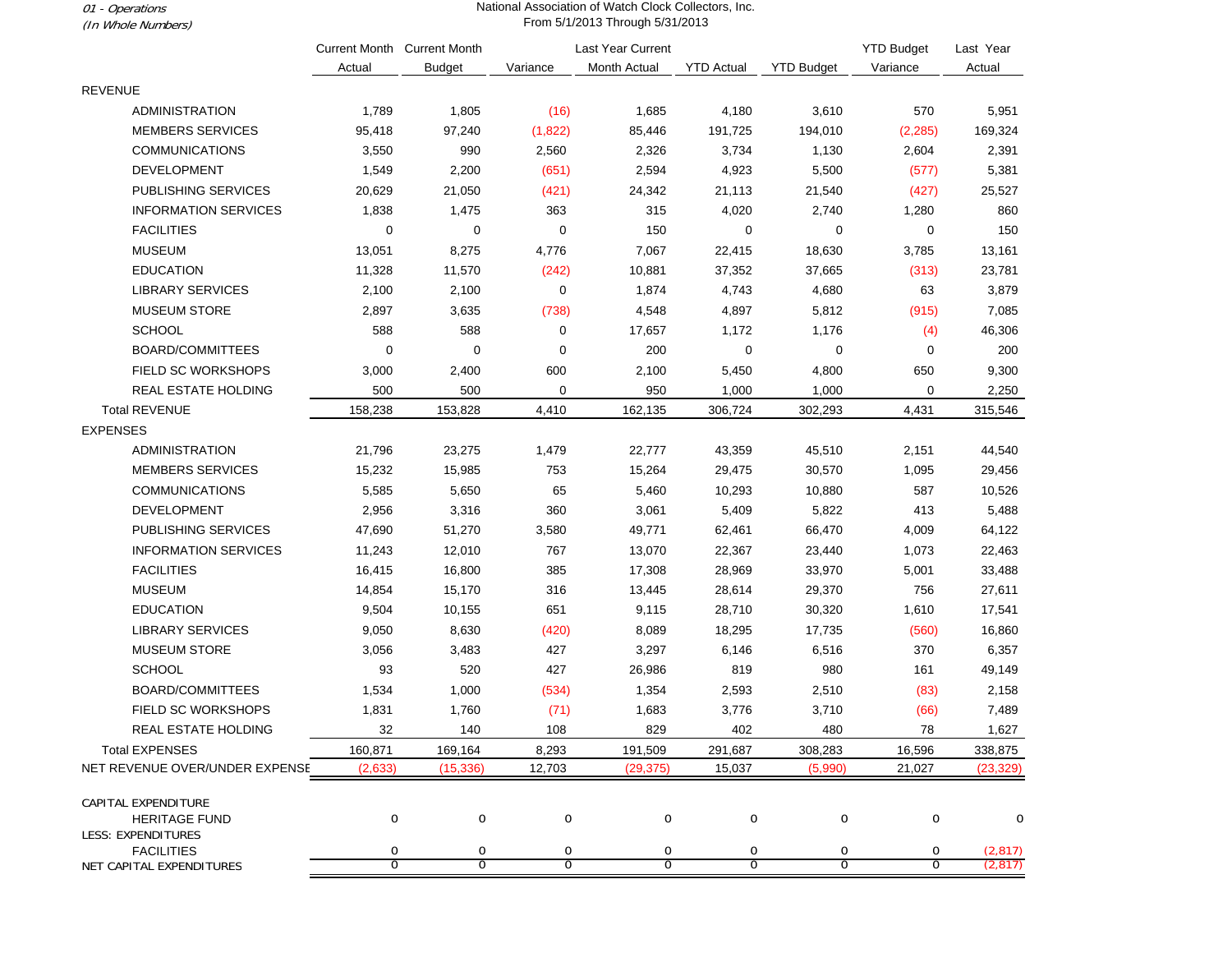02 - Temp Funds (In Whole Numbers)

#### National Association of Watch Clock Collectors, Inc. From 5/1/2013 Through 5/31/2013

|                                |               | Current Month Current Month   |                     | Last Year Current         |                               |                     | <b>YTD Budget</b> | Last Year              |
|--------------------------------|---------------|-------------------------------|---------------------|---------------------------|-------------------------------|---------------------|-------------------|------------------------|
|                                | Actual        | <b>Budget</b>                 | Variance            | Month Actual              | <b>YTD Actual</b>             | <b>YTD Budget</b>   | Variance          | Actual                 |
| <b>REVENUE</b>                 |               |                               |                     |                           |                               |                     |                   |                        |
| <b>ADMINISTRATION</b>          | (1, 242)      | 568                           | (1, 810)            | 31,616                    | 862                           | 976                 | (114)             | 51,825                 |
| <b>COMMUNICATIONS</b>          | 250           | 250                           | 0                   | 0                         | 550                           | 500                 | 50                | $\mathbf 0$            |
| <b>DEVELOPMENT</b>             | 250           | $\mathbf 0$                   | 250                 | $\Omega$                  | 750                           | $\mathbf 0$         | 750               | $\Omega$               |
| PUBLISHING SERVICES            | 0             | $\mathbf 0$                   | $\mathbf 0$         | 0                         | $\mathbf 0$                   | $\mathbf 0$         | $\mathbf 0$       | 4,976                  |
| <b>INFORMATION SERVICES</b>    | 0             | $\mathbf 0$                   | 0                   | 0                         | $\mathbf 0$                   | $\mathbf 0$         | 0                 | 3,540                  |
| <b>FACILITIES</b>              | $\mathbf 0$   | $\mathbf 0$                   | 0                   | 0                         | 2,234                         | 2,200               | 34                | $\mathbf 0$            |
| <b>MUSEUM</b>                  | 3,928         | 300                           | 3,628               | 819                       | 9,116                         | 5,500               | 3,616             | 1,757                  |
| <b>LIBRARY SERVICES</b>        | 1,465         | 1,100                         | 365                 | 1,450                     | 1,863                         | 2,000               | (137)             | 4,560                  |
| <b>BOARD/COMMITTEES</b>        | 51            | 40                            | 11                  | 1,000                     | 100                           | 80                  | 20                | 1,048                  |
| <b>Total REVENUE</b>           | 4,702         | 2,258                         | 2,444               | 34,885                    | 15,475                        | 11,256              | 4,219             | 67,706                 |
| <b>EXPENSES</b>                |               |                               |                     |                           |                               |                     |                   |                        |
| <b>ADMINISTRATION</b>          | 0             | $\mathbf 0$                   | 0                   | $\mathbf{1}$              | 391                           | 320                 | (71)              | 115                    |
| <b>COMMUNICATIONS</b>          | 0             | 250                           | 250                 | 0                         | 672                           | 500                 | (172)             | $\mathbf 0$            |
| <b>DEVELOPMENT</b>             | 13,656        | 14,400                        | 744                 | 0                         | 24,543                        | 25,400              | 858               | $\mathbf 0$            |
| <b>PUBLISHING SERVICES</b>     | $\mathbf 0$   | 0                             | $\mathbf 0$         | 0                         | 12                            | $\mathbf 0$         | (12)              | 4,192                  |
| <b>FACILITIES</b>              | 2,133         | $\mathbf 0$                   | (2, 133)            | 0                         | 2,133                         | 0                   | (2, 133)          | $\mathbf 0$            |
| <b>MUSEUM</b>                  | 1,043         | 1,950                         | 907                 | 3,243                     | 4,055                         | 3,280               | (775)             | 6,050                  |
| <b>EDUCATION</b>               | 100           | $\mathbf 0$                   | (100)               | $\mathbf 0$               | 100                           | $\Omega$            | (100)             | $\Omega$               |
| <b>LIBRARY SERVICES</b>        | 1,012         | 1,600                         | 588                 | 1,619                     | 1,252                         | 1,800               | 548               | 1,650                  |
| <b>Total EXPENSES</b>          | 17,944        | 18,200                        | 256                 | 4,863                     | 33,158                        | 31,300              | (1,858)           | 12,007                 |
| NET REVENUE OVER/UNDER EXPENSE | (13, 242)     | (15, 942)                     | 2,700               | 30,022                    | (17, 683)                     | (20, 044)           | 2,361             | 55,699                 |
| CAPITAL EXPENDITURE            |               |                               |                     |                           |                               |                     |                   |                        |
| <b>HERITAGE FUND</b>           | $\mathbf 0$   | 0                             | 0                   | 9,300                     | 0                             | 0                   | $\mathbf 0$       | 9,300                  |
| TEMP RESTRICTED DONATION       | 0             | 0                             | 0                   | $\mathbf 0$               | 0                             | 0                   | 0                 | 1,943                  |
| <b>GIFT IN KIND</b>            | $\Omega$      | $\Omega$                      | $\Omega$            | $\Omega$                  | $\Omega$                      | $\Omega$            | $\Omega$          | 3,500                  |
| LESS: EXPENDITURES             |               |                               |                     |                           |                               |                     |                   |                        |
| <b>INFORMATION SERVICES</b>    | 0             | $\mathbf 0$                   | 0                   | 0                         | $\mathbf 0$                   | $\mathbf 0$         | 0                 | (3,500)                |
| <b>MUSEUM</b>                  | $\Omega$      | $\mathbf 0$                   | $\mathbf 0$         | $\mathbf 0$               | $\mathbf 0$                   | 0                   | 0                 | (1, 943)               |
| <b>FACILITIES</b>              | $\Omega$<br>0 | $\mathbf 0$<br>$\overline{0}$ | 0<br>$\overline{0}$ | (9,300)<br>$\overline{0}$ | $\mathbf 0$<br>$\overline{0}$ | 0<br>$\overline{0}$ | 0<br>0            | (47, 320)<br>(38, 020) |
| NET CAPITAL EXPENDITURES       |               |                               |                     |                           |                               |                     |                   |                        |

03 - Endowments

(In Whole Numbers)

|                                | Current Month | <b>Current Month</b> | <b>Last Year Current</b> |                     |                   | <b>YTD Budget</b> | Last Year |        |
|--------------------------------|---------------|----------------------|--------------------------|---------------------|-------------------|-------------------|-----------|--------|
|                                | Actual        | <b>Budget</b>        | Variance                 | <b>Month Actual</b> | <b>YTD Actual</b> | <b>YTD Budget</b> | Variance  | Actual |
| <b>REVENUE</b>                 |               |                      |                          |                     |                   |                   |           |        |
| <b>ADMINISTRATION</b>          | (14)          |                      | (14)                     |                     | 10                |                   | 10        |        |
| <b>MUSEUM</b>                  |               |                      | 0                        | 0                   |                   |                   |           |        |
| LIBRARY SERVICES               |               |                      |                          | 50                  |                   |                   |           | 50     |
| <b>Total REVENUE</b>           | (14)          |                      | (14)                     | 50                  | 10                |                   | 10        | 51     |
| NET REVENUE OVER/UNDER EXPENSE | (14)          |                      | '14)                     | 50                  | 10                |                   | 10        | 51     |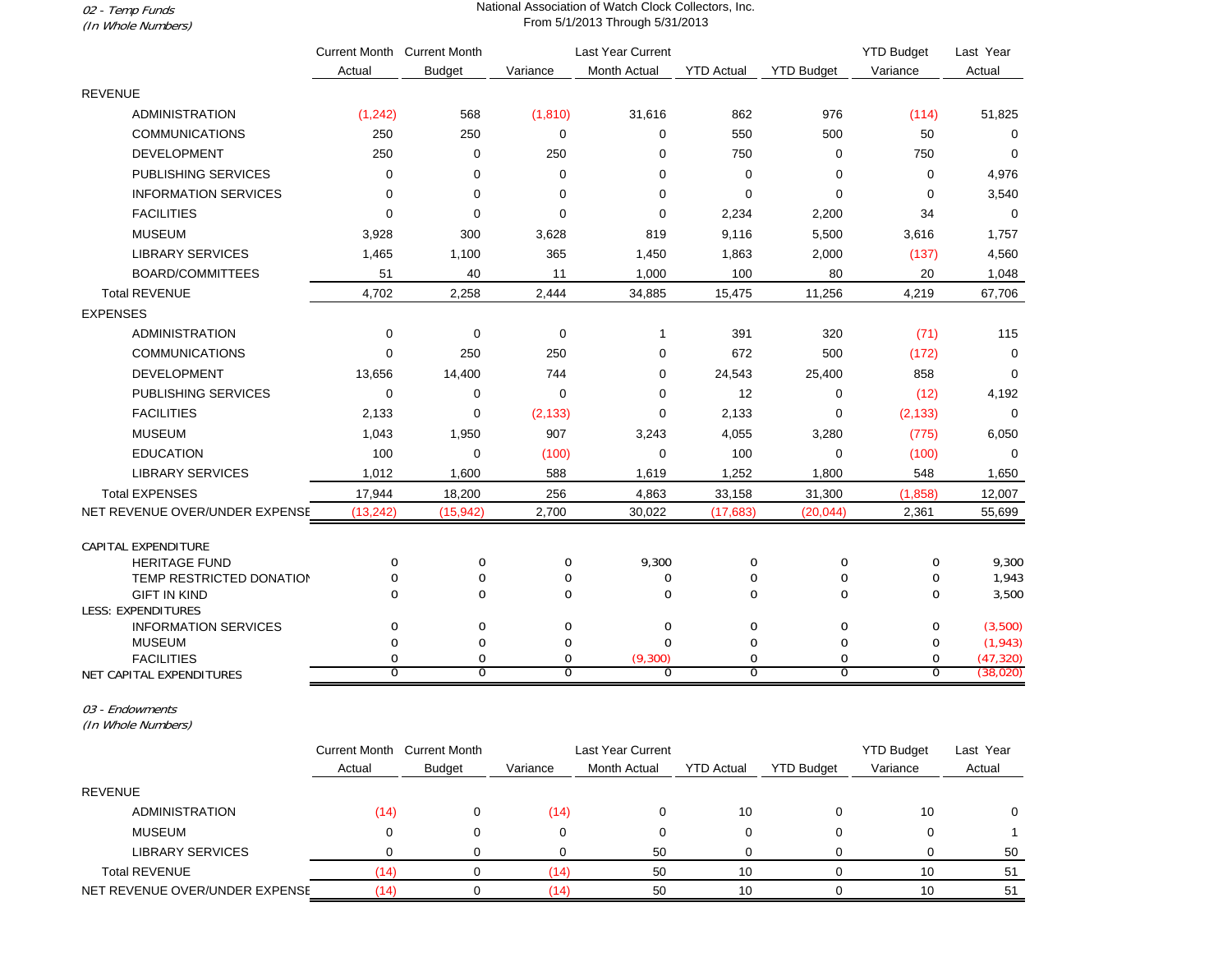#### **DONATIONS/GRANTS/ENDOWMENTS - FY'13**

|               | Association         | Museum              | Library             | School              | <b>Total</b>        | <b>Association</b> | Museum     | Library           | <b>School</b>     | Total             |                   | <b>Monthly</b> | Year-to-date |
|---------------|---------------------|---------------------|---------------------|---------------------|---------------------|--------------------|------------|-------------------|-------------------|-------------------|-------------------|----------------|--------------|
| Month         | <b>Unrestricted</b> | <b>Unrestricted</b> | <b>Unrestricted</b> | <b>Unrestricted</b> | <b>Unrestricted</b> | <b>Restricted</b>  | Restricted | <b>Restricted</b> | <b>Restricted</b> | <b>Restricted</b> | <b>Endowments</b> | <b>Total</b>   | Total        |
| Apr'13        | 5,659.00            | 278.00              | 620.00              | 8.00                | 6,565.00            | 3,034.00           | 10.00      |                   |                   | 3,044.00          |                   | 9,609.00       | 9,609.00     |
| May'13        | 3,907.00            | 340.59              | 121.00              |                     | 4,368.59            | 500.00             | 8,750.00   | 500.00            |                   | 9,750.00          |                   | 14,118.59      | 23,727.59    |
| <b>Jun'13</b> |                     |                     |                     |                     | 0.00                |                    |            |                   |                   | 0.00              |                   | 0.00           | 23,727.59    |
| <b>Jul'13</b> |                     |                     |                     |                     | 0.00                |                    |            |                   |                   | 0.00              |                   | 0.00           | 23,727.59    |
| Aug'13        |                     |                     |                     |                     | 0.00                |                    |            |                   |                   | 0.00              |                   | 0.00           | 23,727.59    |
| Sep'13        |                     |                     |                     |                     | 0.00                |                    |            |                   |                   | 0.00              |                   | 0.00           | 23,727.59    |
| Oct'13        |                     |                     |                     |                     | 0.00                |                    |            |                   |                   | 0.00              |                   | 0.00           | 23,727.59    |
| Nov'13        |                     |                     |                     |                     | 0.00                |                    |            |                   |                   | 0.00              |                   | 0.00           | 23,727.59    |
| Dec'13        |                     |                     |                     |                     | 0.00                |                    |            |                   |                   | 0.00              |                   | 0.00           | 23,727.59    |
| Jan'14*       |                     |                     |                     |                     | 0.00                |                    |            |                   |                   | 0.00              |                   | 0.00           | 23,727.59    |
| Feb'14        |                     |                     |                     |                     | 0.00                |                    |            |                   |                   | 0.00              |                   | 0.00           | 23,727.59    |
| Mar'14        |                     |                     |                     |                     | 0.00                |                    |            |                   |                   | 0.00              |                   | 0.00           | 23,727.59    |
|               |                     |                     |                     |                     |                     |                    |            |                   |                   |                   |                   |                |              |
| Total FY'13   | 9,566.00            | 618.59              | 741.00              | 8.00                | 10,933.59           | 3,534.00           | 8,760.00   | 500.00            | 0.00              | 12,794.00         | 0.00              | 23,727.59      |              |
|               |                     |                     |                     |                     |                     |                    |            |                   |                   |                   |                   |                |              |
| Total FY'13   | 94,486.24           | 29,801.50           | 9,943.85            | 210.00              | 134,441.59          | 186,119.77         | 8,703.30   | 4,929.63          | 0.00              | 199,752.70        | 6,042.90          | 340,237.19     |              |
| Total FY'12   | 86,525.34           | 8,687.07            | 5,332.82            | 22,870.60           | 123,415.83          | 147,240.68         | 29,601.00  | 8,505.00          | 2,155.00          | 187,501.68        | 37,978.27         | 348,895.78     |              |
| Total FY'11   | 73,168.50           | 10,052.00           | 5,383.17            | 2,470.00            | 91,073.67           | 46,846.00          | 10,224.57  | 4,018.45          | 875.00            | 61,964.02         | 9,740.00          | 162,777.69     |              |
| Total FY'10   | 91,259.72           | 19,030.50           | 10,323.94           | 3,321.60            | 123,935.76          | 18,050.71          | 16,915.00  | 11,041.46         | 350.00            | 46,357.17         | 22,709.00         | 193,001.93     |              |
| Total FY'09   | 66,230.11           | 5,497.08            | 5,387.11            | 2,803.49            | 79,917.79           | 8,073.93           | 13,440.00  | 6,109.22          | 3,104.88          | 30,728.03         | 159,418.00        | 270,063.82     |              |
| Total FY'08   | 79,960.77           | 13,982.85           | 5,809.25            | 4,569.50            | 104,322.37          | 19,681.63          | 34,770.00  | 8,960.00          | 9,642.53          | 73,054.16         | 75,050.00         | 252,426.53     |              |
| Total FY'07   | 89,645.66           | 14,558.64           | 6,730.17            | 6,161.16            | 117,095.63          | 43,925.67          | 15,050.00  | 10,455.51         | 200.00            | 69,631.18         | 49,700.00         | 236,426.81     |              |
| Total FY'06   | 75,828.57           | 9,846.87            | 9,464.36            | 3,536.25            | 98,676.05           | 15,273.58          | 8,207.00   | 9,546.00          | 1,250.00          | 34,276.58         | 0.00              | 132,952.63     |              |
| Total FY'05   | 49,727.49           | 9,321.35            | 9,807.94            | 8,519.34            | 77,376.12           | 21,475.00          | 21,632.69  | 14,015.54         | 1,100.00          | 58,223.23         | 0.00              | 135,599.35     |              |

**\*FY Totals EXCLUDE In-Kind & Pledge Payments**

| <b>ENDOWMENT/INVESTMENT - Included above</b>                   |          |        | IN-KIND donations (FMV) - NOT included above |
|----------------------------------------------------------------|----------|--------|----------------------------------------------|
|                                                                |          | Apr'13 | 374.18 Craft Committee<br>N/A 9 Watches      |
| <b>TOTAL ENDOWMENTS</b>                                        | 0.00     |        |                                              |
| <b>GRANTS - Included above</b><br>May'13<br>Commonwealth of PA | 6,121.00 |        |                                              |
| <b>TOTAL GRANTS</b>                                            | 6,121.00 |        |                                              |
| PLEDGE payments - NOT included above                           |          |        |                                              |
| <b>TOTAL PLEDGE PAYMENTS</b>                                   | 0.00     |        | <b>TOTAL GIFT IN KIND DONATIONS</b>          |

| Apr'13<br>374.18 Craft Committee<br>N/A 9 Watches |  |
|---------------------------------------------------|--|
|                                                   |  |
| OTAL GIFT IN KIND DONATIONS<br>374.18             |  |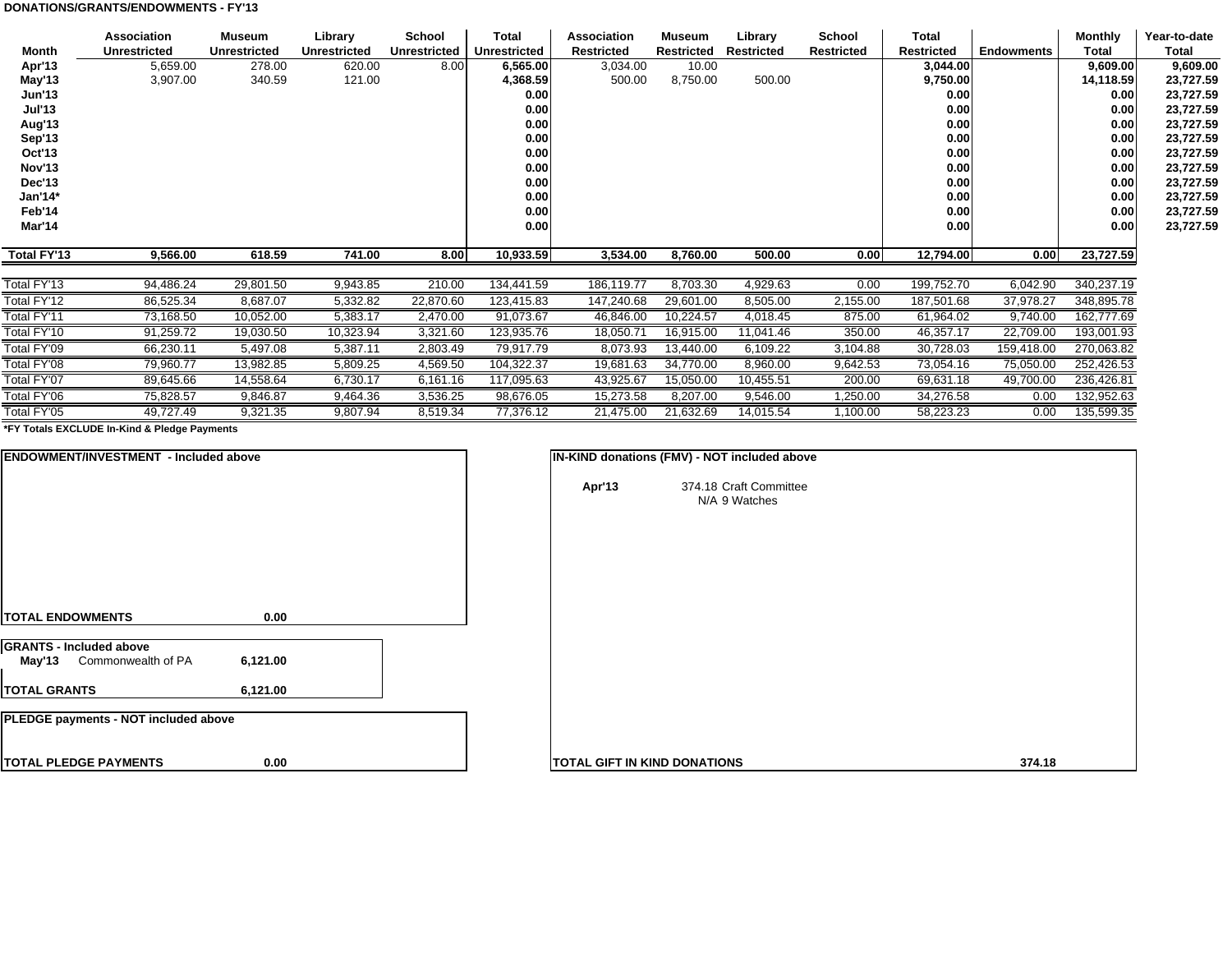|          | NAWCC INVESTMENT & SPECIAL FUNDS - FY 2014 |
|----------|--------------------------------------------|
| May 2013 |                                            |

|                                 |                                  |                                  | Market     | <b>YTD</b>  | <b>YTD</b>  | <b>YTD</b>     | <b>YTD</b> Income | <b>YTD</b>    | Market     |
|---------------------------------|----------------------------------|----------------------------------|------------|-------------|-------------|----------------|-------------------|---------------|------------|
| <b>BROKER</b>                   |                                  |                                  | 03/31/2013 | Additions   | Withdrawals | Fees           | Act. Gains/Losses | Market Change | 05/31/2013 |
|                                 |                                  | NAWCC SHORT TERM FUNDS           |            |             |             |                |                   |               |            |
| <b>MERRILL LYNCH</b>            | 898-02255                        | NAWCC RESERVE FUNDS              | 473,770    | 16,767      | (525)       |                | 2,712             | 3,561         | 496,284    |
|                                 |                                  | LIFE MEMBERS FUND                | 44,970     |             | (2,870)     |                | 241               | 332           | 42,673     |
|                                 |                                  | <b>LIBRARY ACQUISITIONS</b>      | 7,670      | 1,368       | (1,252)     |                | 43                | 55            | 7,884      |
|                                 |                                  | MUSEUM ACQUISITIONS              | 64,613     |             | (2,500)     |                | 356               | 491           | 62,960     |
|                                 |                                  | <b>SYMPOSIUM FUND</b>            | 17,788     |             |             |                | 100               | 134           | 18,022     |
| <b>TOTAL SHORT TERM FUNDS</b>   |                                  |                                  | 608,811    | 18,135      | (7, 147)    | 0              | 3,452             | 4,573         | 627,823    |
|                                 |                                  |                                  |            |             |             |                |                   |               |            |
|                                 |                                  | NAWCC LONG TERM INVESTMENT FUNDS |            |             |             |                |                   |               |            |
|                                 | MERRILL LYNCH 898-02256 &02257   | NAWCC HERITAGE FUND              | 152,430    |             |             | (246)          | 541               | 589           | 153,315    |
|                                 |                                  | MUSEUM/LIBRARY FUND              | 777,663    | 525         | (4,788)     | (1,254)        | 2,757             | 3,025         | 777,928    |
|                                 |                                  | <b>MUSEUM ENDOWMENT</b>          | 379,976    |             | (2,088)     | (613)          | 1,347             | 1,478         | 380,101    |
|                                 |                                  | <b>LIBRARY ENDOWMENT</b>         | 110,966    |             | (638)       | (179)          | 393               | 432           | 110,974    |
|                                 |                                  | NAWCC ENDOWMENT (SCHOOL)         | 197,429    |             | (1, 176)    | (318)          | 700               | 768           | 197,402    |
|                                 |                                  | <b>NAWCC ENDOWMENT</b>           | 2,688      |             |             | (4)            | 10                | 10            | 2,703      |
|                                 |                                  | MIDWEST SCHOLARSHIP              | 40,304     |             |             | (65)           | 143               | 156           | 40,538     |
|                                 |                                  | PRITCHARD FUND                   | 50,102     |             |             | (81)           | 178               | 194           | 50,393     |
|                                 | TOTAL LONG TERM INVESTMENT FUNDS |                                  | 1,711,558  | 525         | (8,690)     | (2,759)        | 6,069             | 6,652         | 1,713,354  |
|                                 |                                  | SPECIFIC INSTITUTIONAL           |            |             |             |                |                   |               |            |
| NAWCC GIFT ANNUITY              |                                  |                                  |            |             |             |                |                   |               |            |
| <b>MERRILL LYNCH</b>            | 898-02253                        | NAWCC GIFT ANNUITY               | 214,563    |             | (1, 473)    |                | 1,052             | 404           | 214,546    |
| <b>TOTAL NAWCC GIFT ANNUITY</b> |                                  |                                  | 214,563    | $\mathbf 0$ | (1, 473)    | $\overline{0}$ | 1,052             | 404           | 214,546    |
|                                 |                                  |                                  |            |             |             |                |                   |               |            |
| <b>TOTAL NAWCC FUNDS</b>        |                                  |                                  | 2,534,931  | 18,660      | (17, 310)   | (2,759)        | 10.573            | 11,628        | 2,555,723  |
|                                 |                                  |                                  |            |             |             |                |                   |               |            |
|                                 | ALLOCATION BY ACCOUNT            |                                  |            |             | Minimum     | Maximum        | Preferred         | Current %     | Total      |
| <b>SHORT TERM FUNDS</b>         |                                  |                                  |            |             |             |                |                   |               |            |
|                                 |                                  | Cash/Cash Equivalent             |            |             | 10%         | 100%           | 20%               | 23.9%         | 150,193    |
|                                 |                                  | <b>Fixed Income</b>              |            |             | $0\%$       | 90%            | 55%               | 54.0%         | 339,105    |
|                                 |                                  | Equities                         |            |             | 0%          | 50%            | 25%               | 22.1%         | 138,526    |
| <b>TOTAL SHORT TERM FUNDS</b>   |                                  |                                  |            |             |             |                |                   | 100.0%        | 627,823    |
| <b>LONG TERM FUNDS</b>          |                                  |                                  |            |             |             |                |                   |               |            |
|                                 |                                  | Cash/Cash Equivalent             |            |             | 3%          | 100%           | 5%                | 5.8%          | 99,220     |
|                                 |                                  | Fixed Income                     |            |             | 0%          | 55%            | 30%               | 24.2%         | 415.442    |
|                                 |                                  | Equity                           |            |             | $0\%$       | 85%            | 65%               | 70.0%         | 1,198,693  |
| <b>TOTAL LONG TERM FUNDS</b>    |                                  |                                  |            |             |             |                |                   | 100.0%        | 1,713,354  |
| <b>GIFT ANNUITY</b>             |                                  |                                  |            |             |             |                |                   |               |            |
|                                 |                                  | Cash/Cash Equivalent             |            |             |             |                |                   | 1.5%          | 3,271      |
|                                 |                                  | <b>Corporate Bonds</b>           |            |             |             |                |                   | 6.9%          | 14,868     |
|                                 |                                  | <b>Perferred Stocks</b>          |            |             |             |                |                   | 43.0%         | 92,215     |
|                                 |                                  | Mutual Funds-Fixed Income        |            |             |             |                |                   | 15.0%         | 32,268     |
|                                 |                                  | <b>Mutual Funds-Equities</b>     |            |             |             |                |                   | 33.5%         | 71,924     |
| <b>TOTAL GIFT ANNUITY FUNDS</b> |                                  |                                  |            |             |             |                |                   | 100.0%        | 214,546    |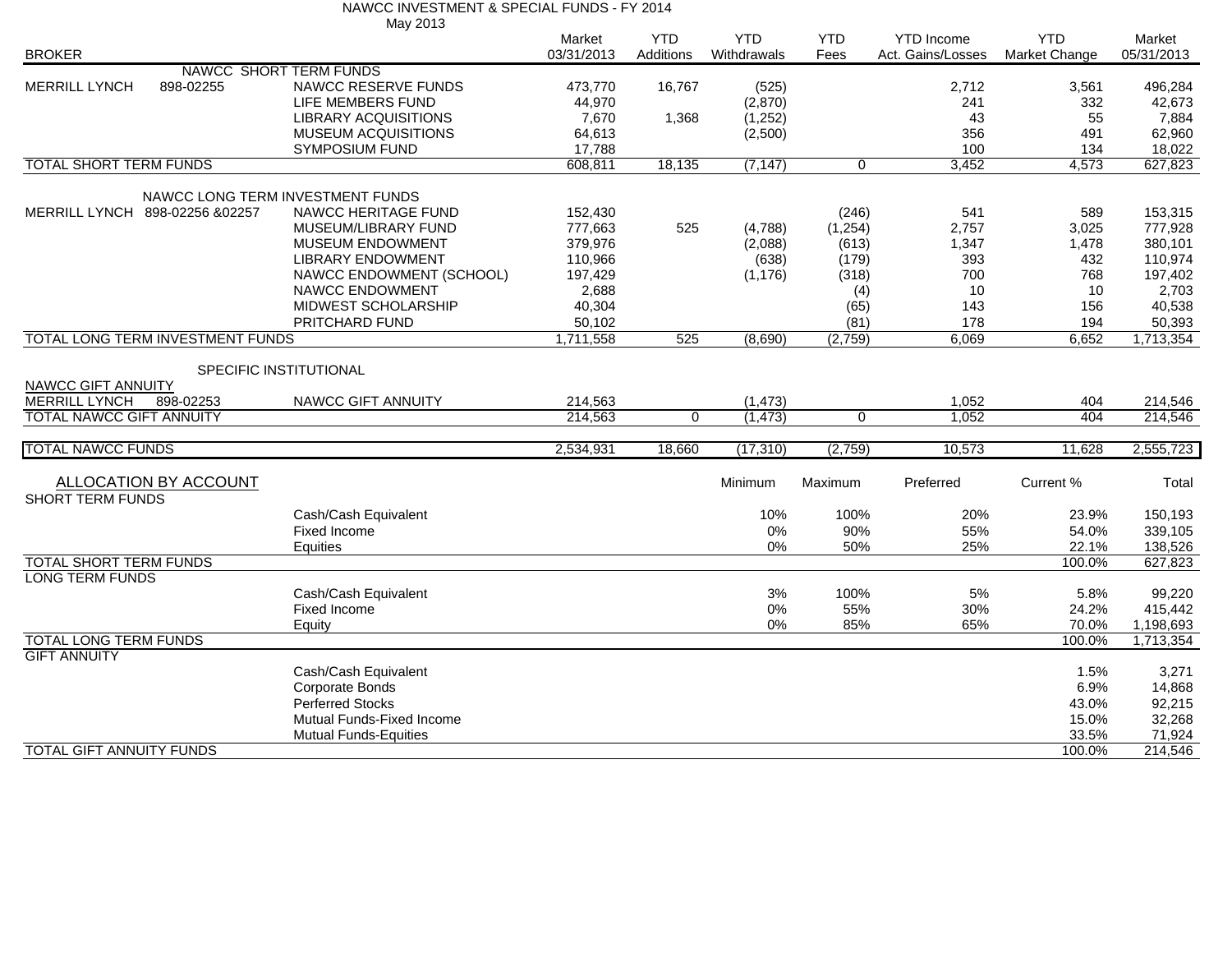### **Member Services Report – May 2013**

Pamela J. Lindenberger, Member Services Manager

| <b>Individual Memberships</b> | <b>May 31</b> | <b>Apr</b> 30 | <b>Mar 31</b> | Feb 28 |
|-------------------------------|---------------|---------------|---------------|--------|
| *Regular/Student              | 14.511        | 14.556        | 14.693        | 14.695 |
| Assoc/Youth                   | 863           | 881           | 893           | 908    |
| Life                          | 236           | 236           | 236           | 236    |
| <b>Total Individual</b>       | 15,610        | 15,673        | 15.822        | 15.839 |

#### **Contributory Memberships**

| <b>Brass</b>              | 95  | 94  | 94  | 96  |
|---------------------------|-----|-----|-----|-----|
| Silver                    | 38  | 37  |     | 27  |
| Gold                      | ר ו | ≏   |     |     |
| Platinum                  |     |     |     |     |
| Ruby                      |     |     |     |     |
| <b>Total Contributory</b> | 152 | 149 | 147 | 148 |

#### **Business Memberships**

| Regular               | 233 | 238 | 231 |     |
|-----------------------|-----|-----|-----|-----|
| Silver                |     |     |     |     |
| Gold                  |     |     |     |     |
| Ruby                  |     |     |     |     |
| <b>Total Business</b> | 242 | 248 | 241 | 242 |

| <b>Total Membership</b> | 16.004 | 16.070 | 16.210                               | . 22 $\epsilon$<br>10.ZZ |
|-------------------------|--------|--------|--------------------------------------|--------------------------|
| Gain/Loss               | -00    | $-140$ | $\Omega$<br>$\overline{\phantom{a}}$ | $\overline{\phantom{a}}$ |

\*Regular with Online Only Publications and Students – 1897

#### **Total New & Reinstated Members**

|              |     |      |    |    |    |                                   | <b>Phone Dues</b> | <b>Highest</b> |
|--------------|-----|------|----|----|----|-----------------------------------|-------------------|----------------|
|              | May | 'Apr |    |    |    | Mail / Phone / Web / Reg / ComNet | <b>Renewals</b>   | Member #       |
| <b>New</b>   | 73  | 13   |    |    | 42 |                                   | 80                |                |
| Rei          | 120 | 98   | 41 | 56 | 20 |                                   |                   |                |
| <b>Total</b> | 193 | 211  | 56 | 69 | 62 |                                   |                   |                |

| Suspended Members         | Total | Paid-to-Date | <b>Net</b> |  |
|---------------------------|-------|--------------|------------|--|
| Jun 1 (May 31 expiration) | 330   |              |            |  |
| May 1 (Apr 30 expiration) | 350   | 68           | 282        |  |

# **Dropped Due to Non-Payment 6/1/13**

Mar 31 expiration

# **Total Dropped Due to:**

| Deaths          |   |
|-----------------|---|
| Resignations    | 9 |
| Ins Funds/Other |   |

### **FY / YTD Totals – 4/1 to 5/31**

|             | <b>New Members</b> | <b>Retention</b> | <b>Member Net</b> |
|-------------|--------------------|------------------|-------------------|
| 2013 / 2014 | 86                 | $-392$           | $-206$            |
| 2012 / 2013 | 194                | -399             | $-205$            |
| 2011/2012   | .83                | -387             | $-204$            |
| 2010/2011   | 186                | -496             | $-310$            |